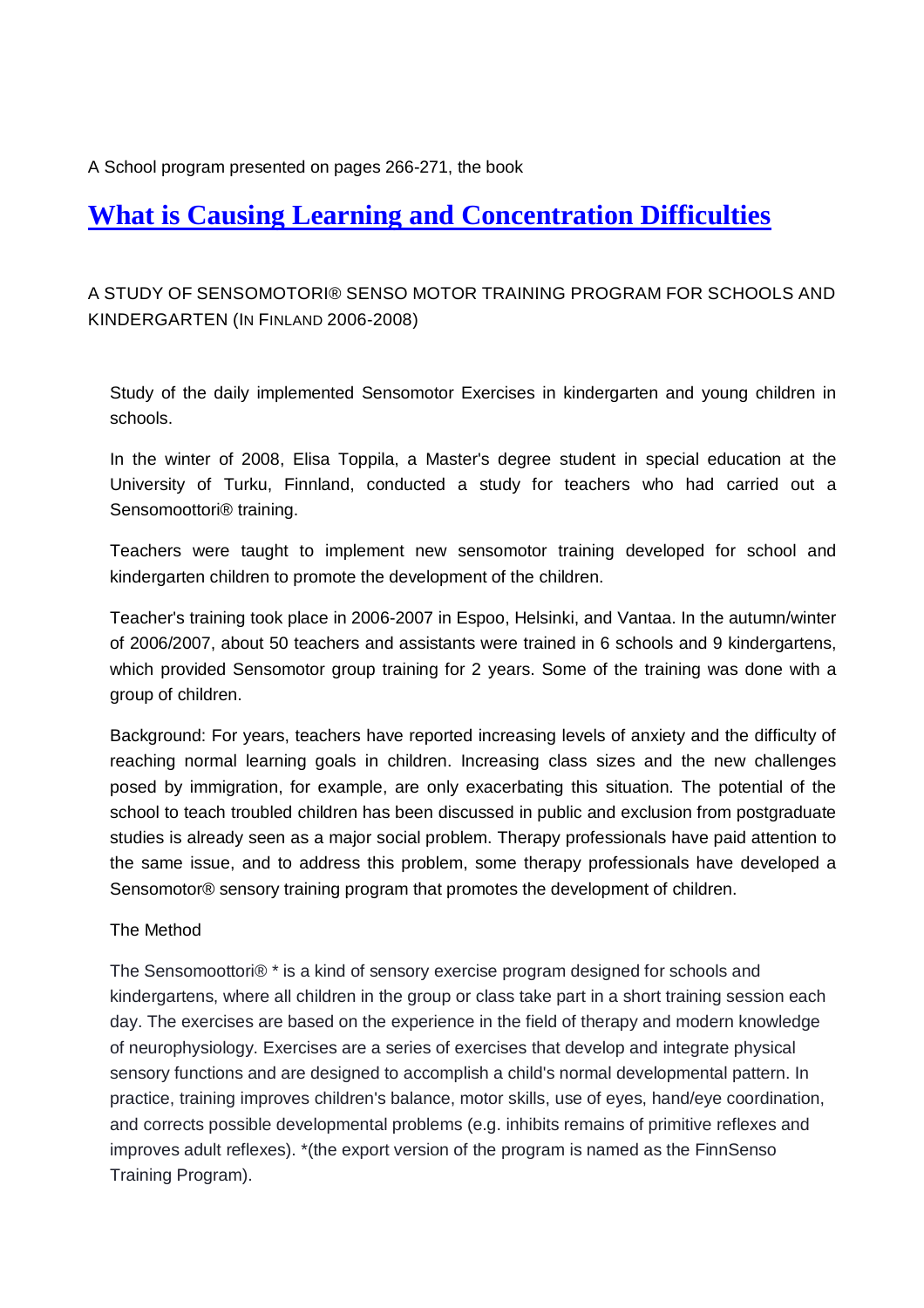The practice is done during the normal school day and lasts about 10-15 minutes/day. Goals for Sensomotor Training:

- Improve the learning and concentration of the whole group
- improve the social interaction of the group
- promote children's progress in the normal learning path
- reduce the number of pupils transferred to special classes
- prevents exclusion
- Prevents teacher burnout

# **The sensomotor operating model consists of the following elements:**

· Approximately 8 hours of training for teachers, including practical training

- · Each Teacher's Own Personal Sensory Motor Training Manual (175 pages)
- · Possibility to join continuous material update

Sensomotor training is suitable for classroom teachers, special needs teachers, and school assistants. The theory section is also very suitable such as school psychologist, school health care, curator, etc.

#### **The size of the training group?**

The teacher group had about 20 teachers/training session.

# **The research method:**

The research was carried out using a theme interview method, where each interviewed teacher was interviewed in person and the interviews were recorded. The survey was attended by 7 teachers and 3 assistants from kindergartens and 6 classroom teachers from schools.

# **The questions concerned the following areas:**

- 1. The necessity of training and quality of education?
- 2. The practical effects and importance of sensomotor training in learning?
- 3. Views on the future of sensomotor training?

#### **Main results of the survey:**

First, did I ask teachers views on learning difficulties in schools and kindergartens?

75% of the respondents felt that their learning difficulties had increased

#### **How intense was the training?**

69% practiced regularly or fairly frequently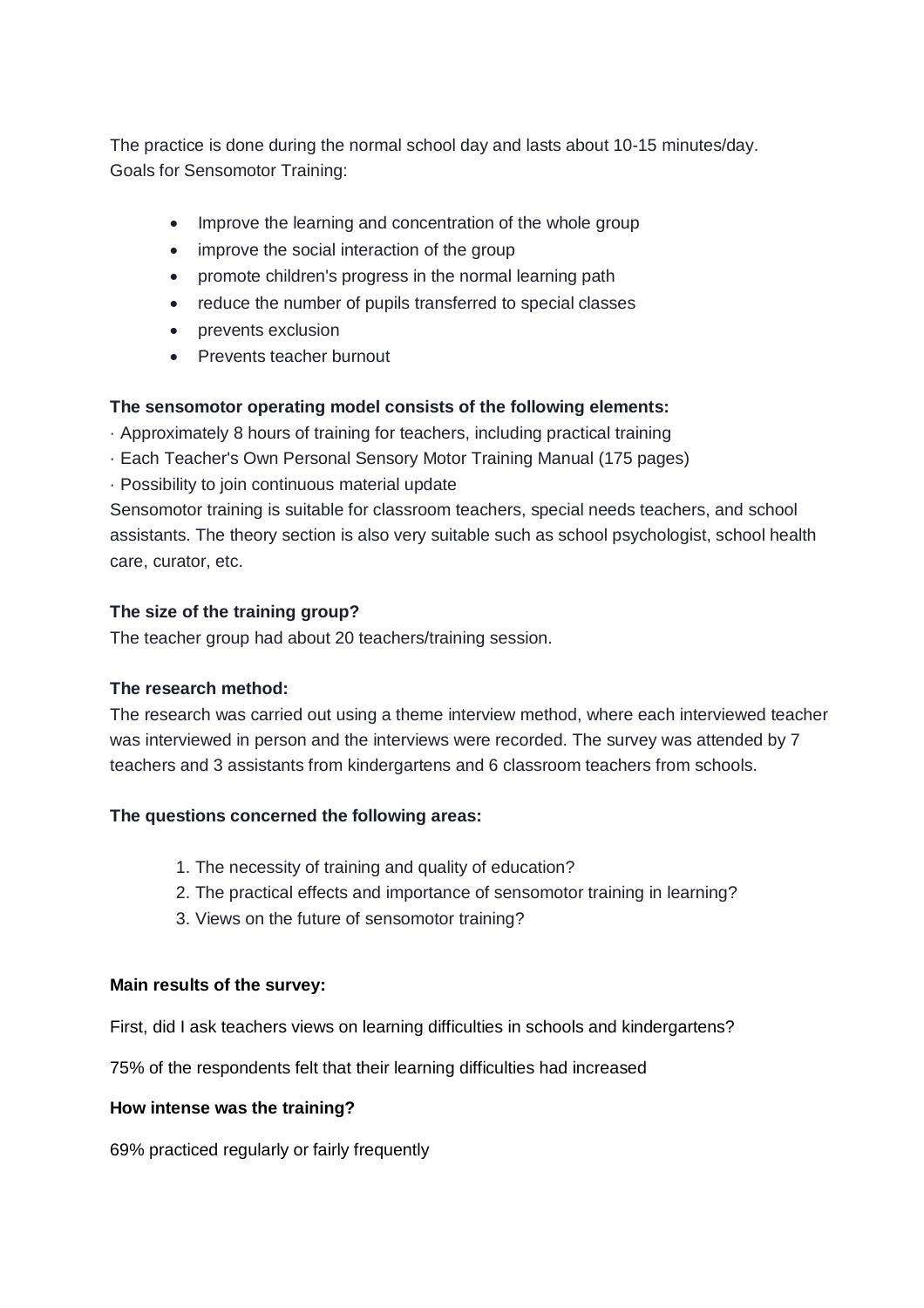#### **The effects of training?**

Teachers were asked which areas of development and learning are most marked by development. In the teachers' opinion, training enhances learning, concentration, attentiveness, reading, writing, and social interaction.



Diagram: Effects of Training. Blue Color = Nursery School. Red = school age and

yellow=mean

**Teachers' opinion on the importance of training?**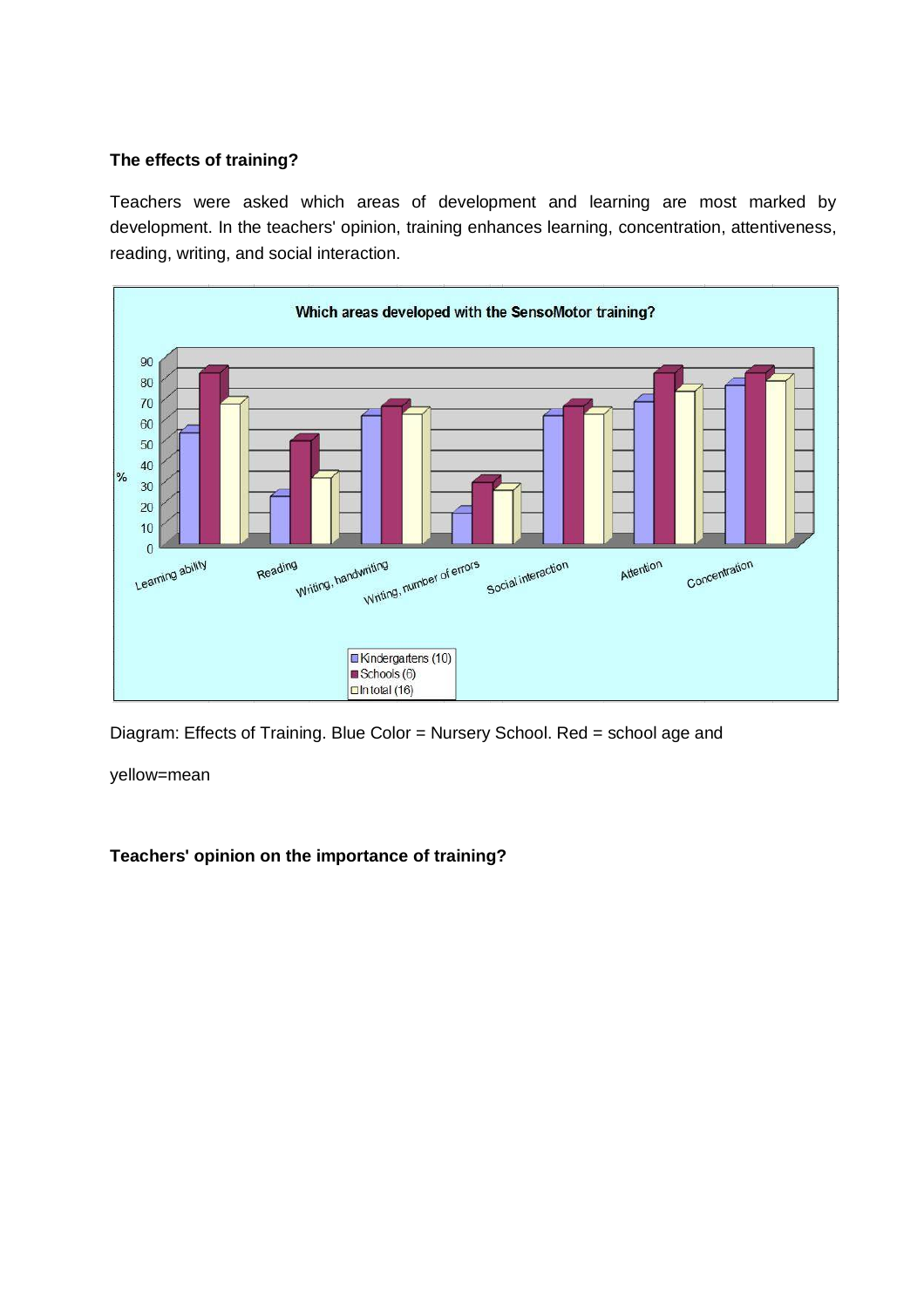

Diagram: The Importance of Practice in Learning

90% of the teachers felt that the training had either a lot of impacts (58%) or a significant impact (32%) on learning.

Some teachers comments:

- Can draw attention to things that have never been thought of before.
- Gave work a systematic approach, especially during class exercises.
- Provided a clear program on how to do it.

• As a result of the training, I became more aware of developmental issues and the training develops logic, and our education gave these exercises.

- New information about how important each step in a baby's development is.
- Provided support for action planning and exercise planning.
- New information and knowledge and know-how to do exercises correctly.
- After the course, I noticed the children differently during the exercise class.
- The course introduced routine group counseling

#### **What do you think about training?**

- the training was praised, among others because it contained both theory and practice.
- "all teachers should know these things"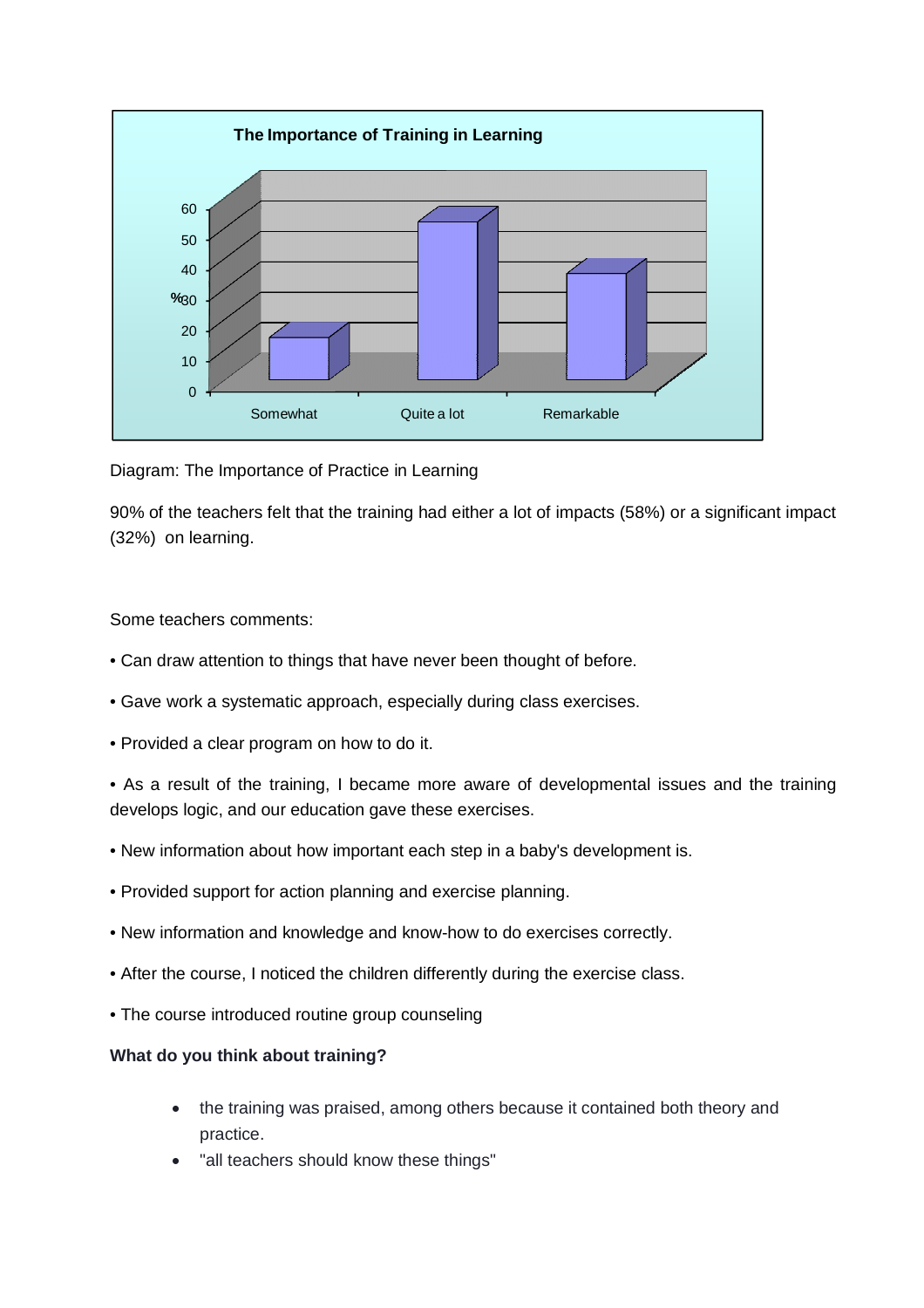- "such things should come as early as possible in basic education in the childcare and education profession"
- "more information on these issues was hoped to nurses in the clinics"
- "If they just had known these things in the clinic when my baby was small, they would have been able to pay more attention to my baby at the crawling age."

During the course, I got a lot of information and things were highlighted. We also got to do a lot of exercises ourselves. It aroused curiosity and interest.

# **Teachers' comments on the practical effects of training:**

- *"The first thing it shows is concentration, the fact that they start to focus on work. then that class calms down somehow, that is, that social interaction comes in, then it starts to appear in the handwriting and gradually the error rate decreases. Then comes the learning ability"*
- "Overactive children can concentrate much better"
- "I did not notice it myself, but the special teacher asked, what happened when this handwriting was improved, concentration and errors were reduced. Concretely, this was a small group, and they were really making progress in their writing. "
- "For one child, the fine motor pencil skills changed radically during these exercises. "
- "My co-workers found that overactive children tend to concentrate much better when doing regular exercise daily. These children behaved much better, for example in group work. And in all the situations where they had to sit and wait, the kids were doing something better, they were calm. "
- "We were thinking with one parent when this child had stumbled very often in the past and had motor awkwardness, but this year and after, this stumbling diminished. We are wondering if this practice would have had an impact on it. "

# **Summary:**

The effects of training in children were seen in particular in the improvement of learning and concentration skills, as well as improved reading, writing and social interaction.

Teachers considered the training important and widely believed that such training should be included in initial teacher training.

It can also be concluded from the positive effect of sensomotor training on learning and concentration that children who are now practicing this training have a better chance of meeting their later learning goals. This is also likely to be important as a preventive approach to exclusion.

The training achieved the goals set by the program developers.